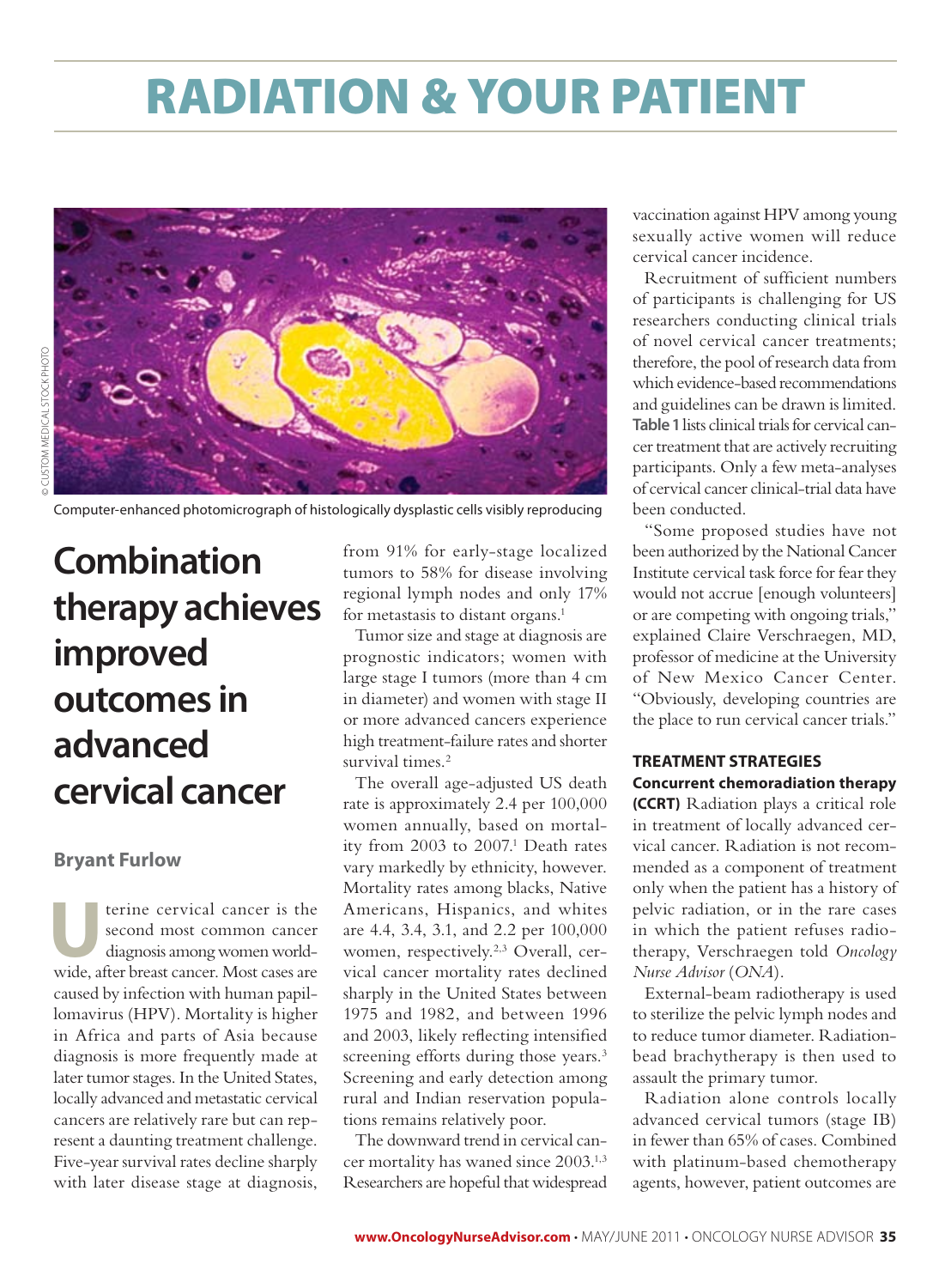### radiation & your patient

#### TABLE 1. **US clinical trials currently recruiting patients with advanced cervical cancer**

| <b>Trial identifier</b>                                                                                                      | <b>Title</b>                                                                                                                                                                                                                                         | <b>Eligibility age</b> | Location(s)                                                                                                                                                                                                                             |
|------------------------------------------------------------------------------------------------------------------------------|------------------------------------------------------------------------------------------------------------------------------------------------------------------------------------------------------------------------------------------------------|------------------------|-----------------------------------------------------------------------------------------------------------------------------------------------------------------------------------------------------------------------------------------|
| NCT00900562                                                                                                                  | Clinical trial of PM00104 (Zalypsis) in patients with advanced<br>and/or metastatic endometrial or cervical cancer<br>previously treated with one line of systemic chemotherapy                                                                      | $\geq$ 18 y            | • Albuquerque, New Mexico<br>• Boston, Massachusetts<br>• Houston, Texas<br>· Miami, Florida<br>• New York, New York<br>· Oklahoma City, Oklahoma<br>· Orange, California<br>· Philadelphia, Pennsylvania<br>· Pittsburgh, Pennsylvania |
| NCT00878995                                                                                                                  | Testosterone for treating cachexia in patients with advanced or<br>recurrent cervical cancer                                                                                                                                                         | $18-59y$               | Galveston, Texas                                                                                                                                                                                                                        |
| NCT01079832                                                                                                                  | Stereotactic radiosurgery using CyberKnife in treating women<br>with advanced or recurrent gynecological malignancies                                                                                                                                | $\geq$ 18 y            | Cleveland, Ohio                                                                                                                                                                                                                         |
| NCT01065662                                                                                                                  | AZD2171 and temsirolimus in patients with advanced<br>gynecological malignancies                                                                                                                                                                     | $\geq$ 18 y            | Boston, Massachusetts                                                                                                                                                                                                                   |
| NCT00923247                                                                                                                  | Targeted Phase I/II trial of ZD6475 (Vandetanib; ZACTIMA) plus<br>the proteasome inhibitor bortezomib (Velcade), in adults with<br>solid tumors with a focus on hereditary or sporadic, locally<br>advanced or metastatic medullary thyroid Ca (MTC) | 18-80 y                | Bethesda, Maryland                                                                                                                                                                                                                      |
| NCT01155258                                                                                                                  | Temsirolimus and vinorelbine ditartrate in treating patients with<br>unresectable or metastatic solid tumors                                                                                                                                         | $\geq$ 18 y            | Los Angeles, California                                                                                                                                                                                                                 |
| NCT00359866                                                                                                                  | Pelvic IMRT with tomotherapy: a phase I feasibility study in<br>post-hysterectomy cervical cancer patients                                                                                                                                           | $\geq$ 18 y            | Saint Louis, Missouri                                                                                                                                                                                                                   |
| Source: ClinicalTrials.gov. A service of the US National Institutes of Health. www.clinicaltrials.gov. Accessed May 4, 2011. |                                                                                                                                                                                                                                                      |                        |                                                                                                                                                                                                                                         |

better—tumor control is achieved in up to 75% of cases.<sup>2</sup> Concurrent chemoradiotherapy achieves greater local tumor control and lower relapse rates.

The National Cancer Institute (NCI) 1999 consensus statement, which is supported by subsequent meta-analyses that pooled data from available clinical trials, recommends concurrent chemoradiation with platinum-based agents (usually cisplatin [Platinol, generics]) rather than radiotherapy alone.<sup>2,4-7</sup> The recommended regimen in the NCI consensus statement is intravenous cisplatin 40 mg/m2 weekly for 6 weeks or two cycles of cisplatin (40 mg/m2) plus 5-fluorouracil (Adrucil, generics) (1 g/m2 as 96-hour infusions) concurrent with radiation on days 1 to 5 and days 22 to 26 of radiotherapy;<sup>2</sup> the former is the current most commonly used regimen. The number of cisplatin

cycles and brachytherapy use appear to improve survival rates. Patients who receive fewer than six delivered cycles or do not receive brachytherapy experience reduced progression-free survival and reduced overall survival.8

**Alternative treatment strategies** Two controversial alternative neoadjuvant chemotherapy strategies may be used, sometimes in an effort to conserve fertility in younger patients. One strategy involves chemotherapy followed by surgery or radiotherapy, relying on the chemotherapy agents to reduce tumor volume and eliminate micrometastases.2 Two randomized phase 3 clinical trials are under way to determine the efficacy of neoadjuvant chemotherapy plus surgery; however, until the results are published, the strategy is not recommended, especially at institutions with modern radiotherapy facilities (access to linear accelerators and

intensity-modulated radiation therapy [IMRT] planning capabilities).

Neoadjuvant chemotherapy followed by radiotherapy, the other alternative strategy, may be more promising. A recent meta-analysis pooled data from 23 clinical trials. The results indicated that neoadjuvant cisplatin chemotherapy cycles delivered with dose intensities of 25 mg/m2 /week or higher or for fewer than 15 days is associated with a survival advantage compared with lower dose-intense or longer chemotherapy schedules.2,6,9 Clinical trials, however, have not yet directly compared the outcomes of neoadjuvant chemotherapy and subsequent radiotherapy with the outcomes of standard concurrent chemoradiation.2 The potential benefits of postprimary treatment chemotherapy are also under investigation in current clinical trials; however, this strategy is